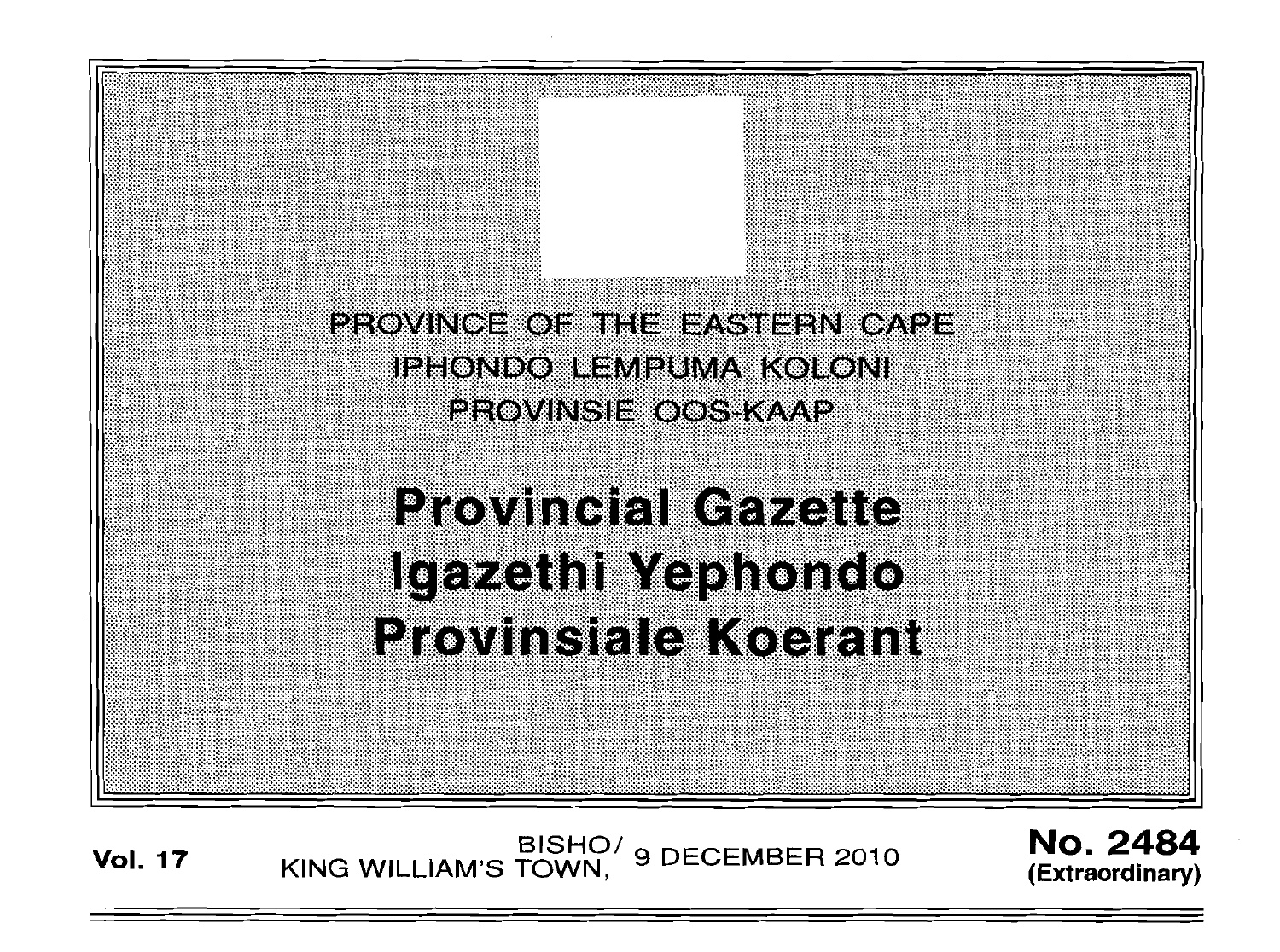## IMPORTANT NOTICE

The Government Printing Works will not be held responsible for faxed documents not received due to errors on the fax machine or faxes received which are unclear or incomplete. Please be advised that an "OK" slip, received from a fax machine, will not be accepted as proof that documents were received by the GPW for printing. If documents are faxed to the GPW it will be the sender's responsibility to phone and confirm that the documents were received in good order.

Furthermore the Government Printing Works will also not be held responsible for cancellations and amendments which have not been done on original documents received from clients.

## CONTENTS • INHOUD

| No. |                        | Page<br>No. | Gazette<br>No. |
|-----|------------------------|-------------|----------------|
|     | <b>GENERAL NOTICES</b> |             |                |
| 387 |                        |             | 2484           |
| 388 |                        |             | 2484           |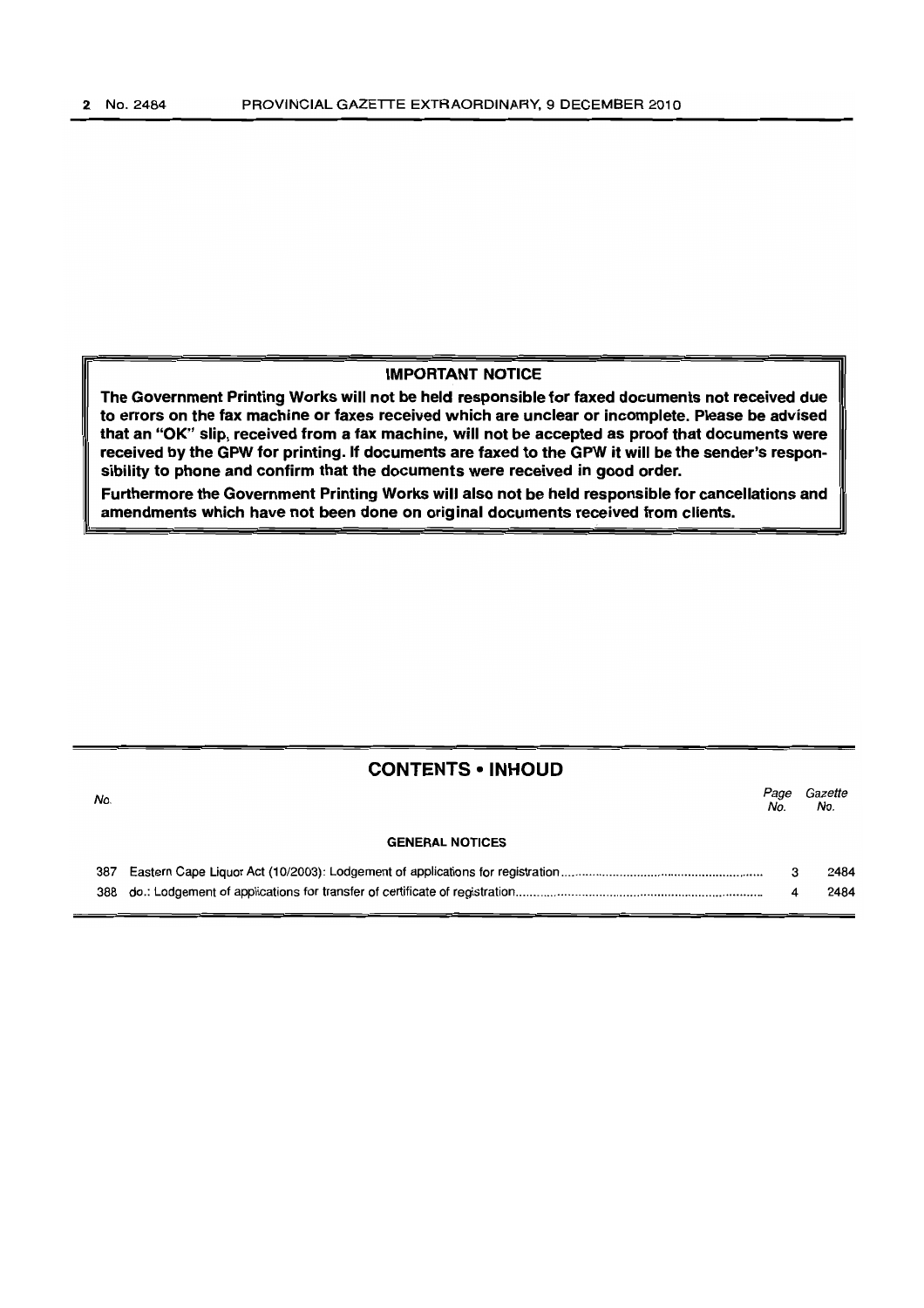# **GENERAL NOTICES**

## **NOTICE 387 OF 2010**

1. CM3 [Reg 4 (11J

EASTERN CAPE LIQUOR ACT, 2003 (Act No. 10 of 2003) NOTICE OF LODGEMENT OF APPLICATIONS FOR REGISTRATION

Notice is hereby given that the applications for registration, particulars of which appear in the Schedule hereunder, have been lodged with the Board.

Interested parties may, free of charge, inspect any application which appears in the Schedule hereunder and may within twenty one days of this notice, lodge with the Board written representations in support of, or written objections.

THEMBI ZONO - GXOYIYA EASTERN CAPE LIQUOR BOARD 30 November 2010

#### **SCHEDULE**

| 1                            |                  | 2                                   | 3                                       | 4                               | 5                                                                                          |  |  |
|------------------------------|------------------|-------------------------------------|-----------------------------------------|---------------------------------|--------------------------------------------------------------------------------------------|--|--|
| Application<br><b>Number</b> |                  | Name and number of<br>Ward          | Kind of registration<br>applied for     | Kind of<br>liquor to be<br>sold | Name under which business is to be conducted<br>and particulars of the erf, street or farm |  |  |
| $\overline{1}$ .             | ECP 19047        | Ward 29 KSD<br>Municipality         | Consumption on and off<br>premises      | All Kinds                       | Malopisini Tavern, Zwelitsha Location, Ngcanaseni<br>Admin Area, Mganduli                  |  |  |
| $\overline{2}$ .             | ECP19048         | Ward 2 Port St Jjohns               | Consumption on and off<br>the preminses | All Kinds                       | Masameni Tavern, Masameni Location, Gomolo<br>Admin Area. Port St Johns                    |  |  |
| $\overline{3}$ .             | ECP 19049        | Ward 12 BCM                         | Consumption on aand<br>off the premises | All Kinds                       | Nozuko's Tavern, Elukhanyisweni Location, King<br><b>Williams Town</b>                     |  |  |
| $\ddot{4}$ .                 | ECP 19050        | Ward 9 Nyandeni<br>Municipality     | Consumption on and off<br>the premises  | All Kinds                       | Kiwa Tavern, Gxulu Location, Zithathele Admin<br>Area, Libode                              |  |  |
| $\overline{5}$ .             | <b>ECP 19051</b> | Ward 15 NMMM                        | Consumption on and off<br>the premises  | All Kinds                       | Kwa Bernadie, 4 Nibe Street, White Location, New<br>Brighton, Port Elizabeth               |  |  |
| 6.                           | <b>ECP 19052</b> | Ward 5 NMMM                         | Consumption on<br>premises              | All Kinds                       | Stadium Hotel, 6 Uitenhage road, Sydenham, Port<br>Elizabeth                               |  |  |
| 7 <sub>1</sub>               | ECP 19053        | Ward 10 NMMM                        | Consumption on and off<br>the premises  | All Kinds                       | Rex Tavern, 16 St Nicholas Crescent Schuderville,<br>Port Elizabeth                        |  |  |
| 8.                           | <b>ECP 19054</b> | Ward 17 NMMM                        | Consumption on and off<br>the premises  | All Kinds                       | Kwa JJ's, 12 Zondi Street, New Brighton, Port<br>Elizabeth                                 |  |  |
| 9.                           | ECP19055         | Ward ??, Ikwezi<br>Municipality     | Consumption off<br>premises             | All Kinds                       | Donavon's, 1638 Diepkloof, Jansenville                                                     |  |  |
| 10                           | ECP19056         | Ward 12 BCM                         | Consumption on and off<br>the premises  | All Kinds                       | Mazani's, 37111 Phase 1 Scenery Park, East<br>London                                       |  |  |
| 11                           | ECP19057         | Ward 49 NMMM                        | Consumption off the<br>premises         | All Kinds                       | Annie's Place, Erf 198172 Tinktinkie Street,<br>Rosedale, Uitenhage                        |  |  |
| 12                           | ECP19058         | Ward 3 Ntabankulu<br>Municipality   | Consumption on and off<br>the premises  | All Kinds                       | Zonwabise Tavern, Nyokweni Admin Area,<br>Tabankulu                                        |  |  |
| 13                           | ECP16059         | Ward1 Port St Johns<br>Municipality | Consumption on and off<br>the premises  | All Kinds                       | Mpotshotsho's Tavern, Mpotshotsho Location,<br>Gomolo Admin Area, Port St Johns            |  |  |
| 14                           | ECP19060         | Ward14 Mbhashe<br>Municiplaity      | Consumption on and off<br>the premises  | All Kinds                       | Antana Tavern, Melitafa Location, Ncihana West,<br>Elliottdale                             |  |  |
| 15                           | ECP19061         | Ward 20 Mbizana<br>Municipality     | Consumption on and off<br>the premises  | All Kinds                       | Mageba Tavern, Imizizi Admin Area, Madadana<br>Location, Bizana                            |  |  |